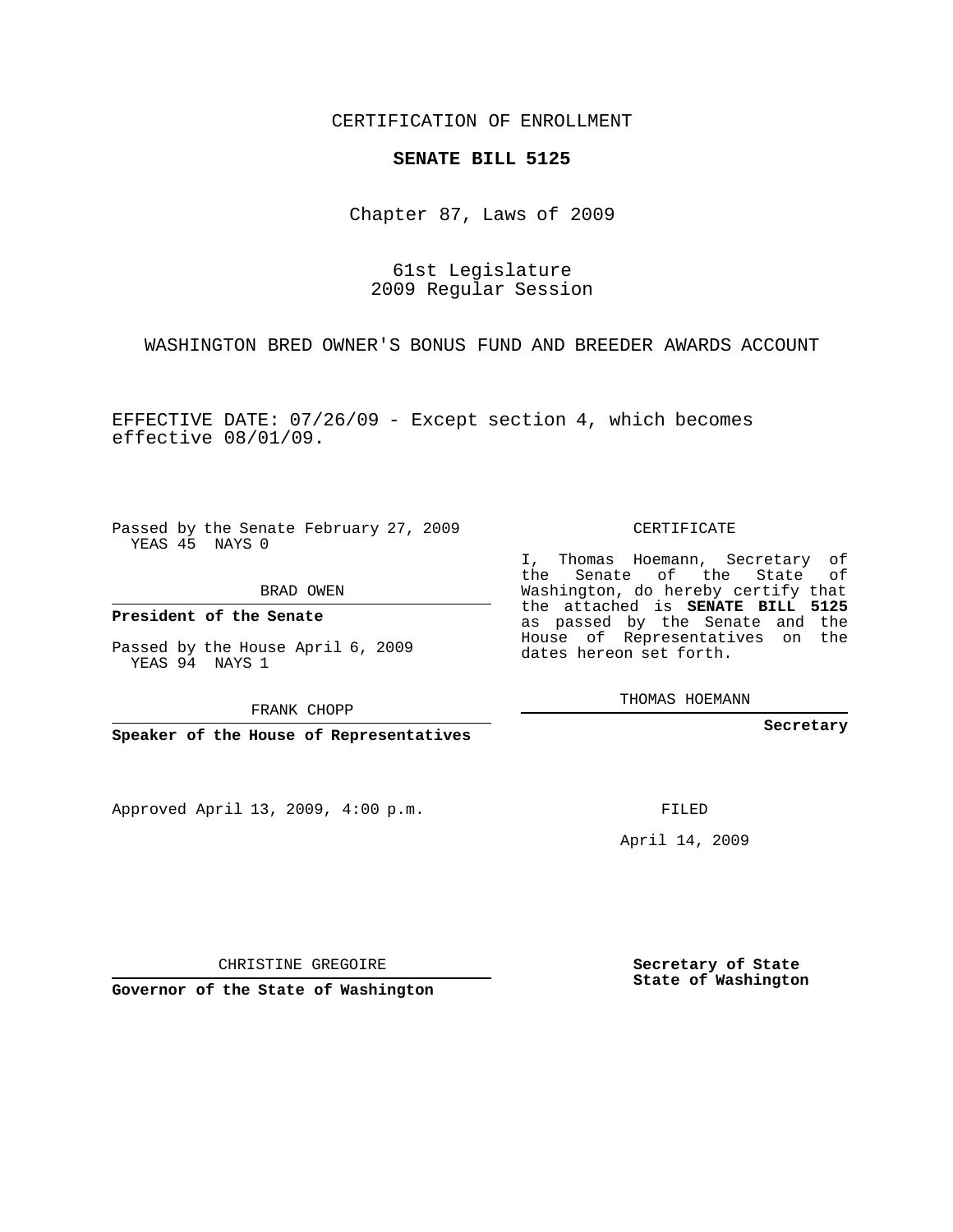## **SENATE BILL 5125** \_\_\_\_\_\_\_\_\_\_\_\_\_\_\_\_\_\_\_\_\_\_\_\_\_\_\_\_\_\_\_\_\_\_\_\_\_\_\_\_\_\_\_\_\_

\_\_\_\_\_\_\_\_\_\_\_\_\_\_\_\_\_\_\_\_\_\_\_\_\_\_\_\_\_\_\_\_\_\_\_\_\_\_\_\_\_\_\_\_\_

Passed Legislature - 2009 Regular Session

**State of Washington 61st Legislature 2009 Regular Session By** Senators Hewitt and Kohl-Welles; by request of Horse Racing Commission

Read first time 01/14/09. Referred to Committee on Labor, Commerce & Consumer Protection.

 AN ACT Relating to the Washington horse racing commission 2 Washington bred owners' bonus fund and breeder awards account; amending RCW 67.16.102, 67.16.175, and 67.16.275; reenacting and amending RCW 43.79A.040; and providing an effective date.

5 BE IT ENACTED BY THE LEGISLATURE OF THE STATE OF WASHINGTON:

 6 **Sec. 1.** RCW 67.16.102 and 2004 c 246 s 6 are each amended to read 7 as follows:

 (1) Notwithstanding any other provision of chapter 67.16 RCW to the contrary, the licensee shall withhold and shall pay daily to the commission, in addition to the percentages authorized by RCW 67.16.105, one percent of the gross receipts of all parimutuel machines at each race meet which sums shall, at the end of each meet, be paid by the 13 commission to the licensed owners of those Washington bred only horses 14 finishing first, second, third, and fourth ((Washington bred only)) at each meet from which the additional one percent is derived in accordance with an equitable distribution formula to be promulgated by the commission prior to the commencement of each race meet: PROVIDED, That nothing in this section shall apply to race meets which are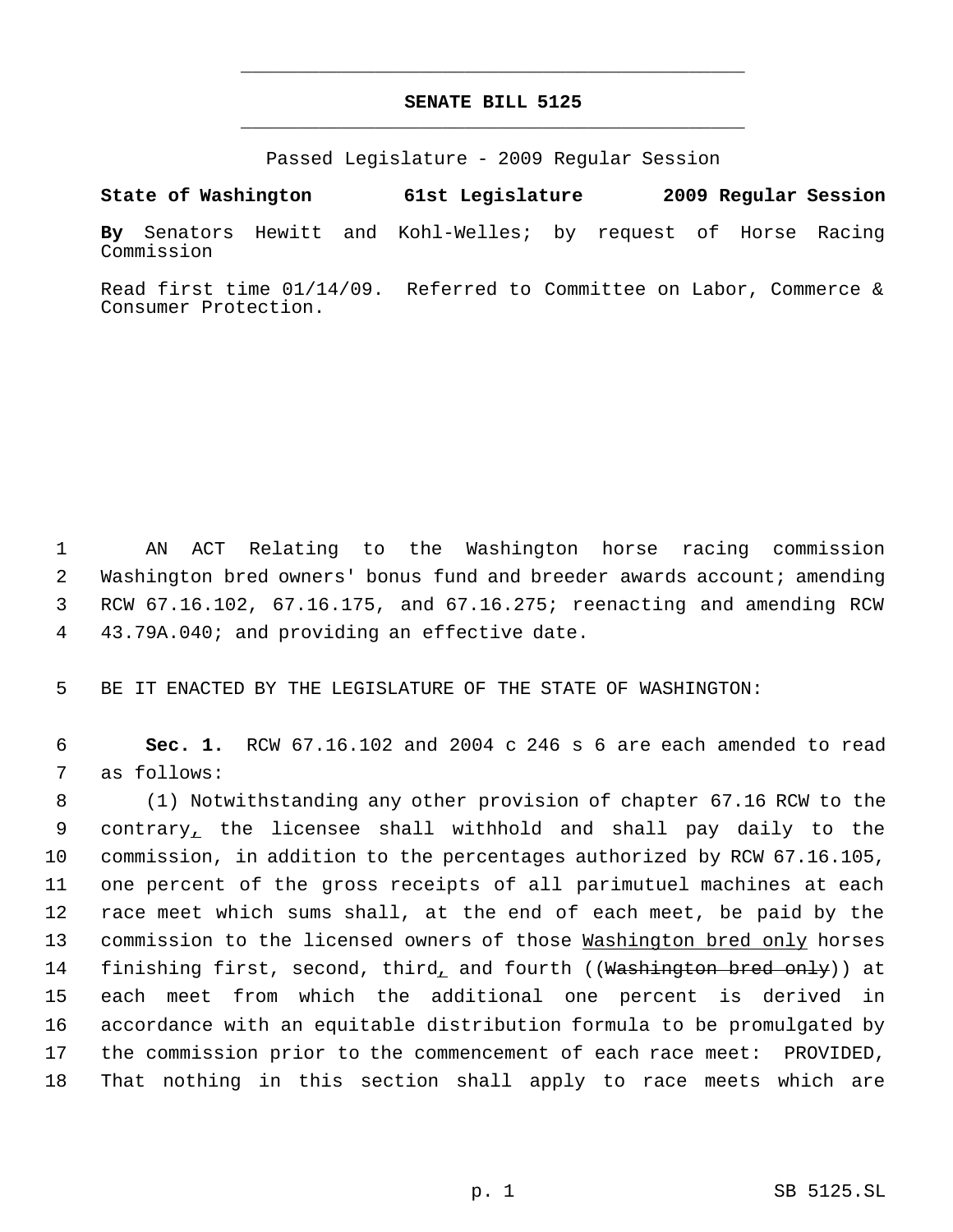nonprofit in nature, are of ten days or less, and have an average daily handle of less than one hundred twenty thousand dollars.

 (2) The additional one percent specified in subsection (1) of this section shall be deposited by the commission in the Washington horse 5 racing commission Washington bred owners' bonus fund and breeder awards account created in RCW 67.16.275. The interest derived from this account shall be distributed annually on an equal basis to those race courses at which independent race meets are held which are nonprofit in nature and are of ten days or less. Prior to receiving a payment under this subsection, any new race course shall meet the qualifications set forth in this section for a period of two years. All funds distributed under this subsection shall be used for the purpose of maintaining and upgrading the respective racing courses and equine quartering areas of said nonprofit meets.

 (3) The commission shall not permit the licensees to take into consideration the benefits derived from this section in establishing purses.

 (4) The commission is authorized to pay at the end of the calendar year one-half of the one percent collected from a new licensee under subsection (1) of this section for reimbursement of capital construction of that new licensee's new race track for a period of fifteen years. This reimbursement does not include interest earned on that one-half of one percent and such interest shall continue to be collected and disbursed as provided in RCW 67.16.101 and subsection (1) of this section.

 **Sec. 2.** RCW 67.16.175 and 2001 c 53 s 2 are each amended to read as follows:

 (1) In addition to the amounts authorized to be retained in RCW 67.16.170, race meets may retain daily for each authorized day of racing an additional six percent of the daily gross receipts of all parimutuel machines from exotic wagers at each race meet.

 (2) Except as provided in subsection (3) of this section, of the amounts retained in subsection (1) of this section, one-sixth shall be 34 ((used)) paid to the commission at the end of the race meet for deposit in the Washington horse racing commission Washington bred owners' bonus 36 fund and breeder awards account created in RCW 67.16.275. Such amounts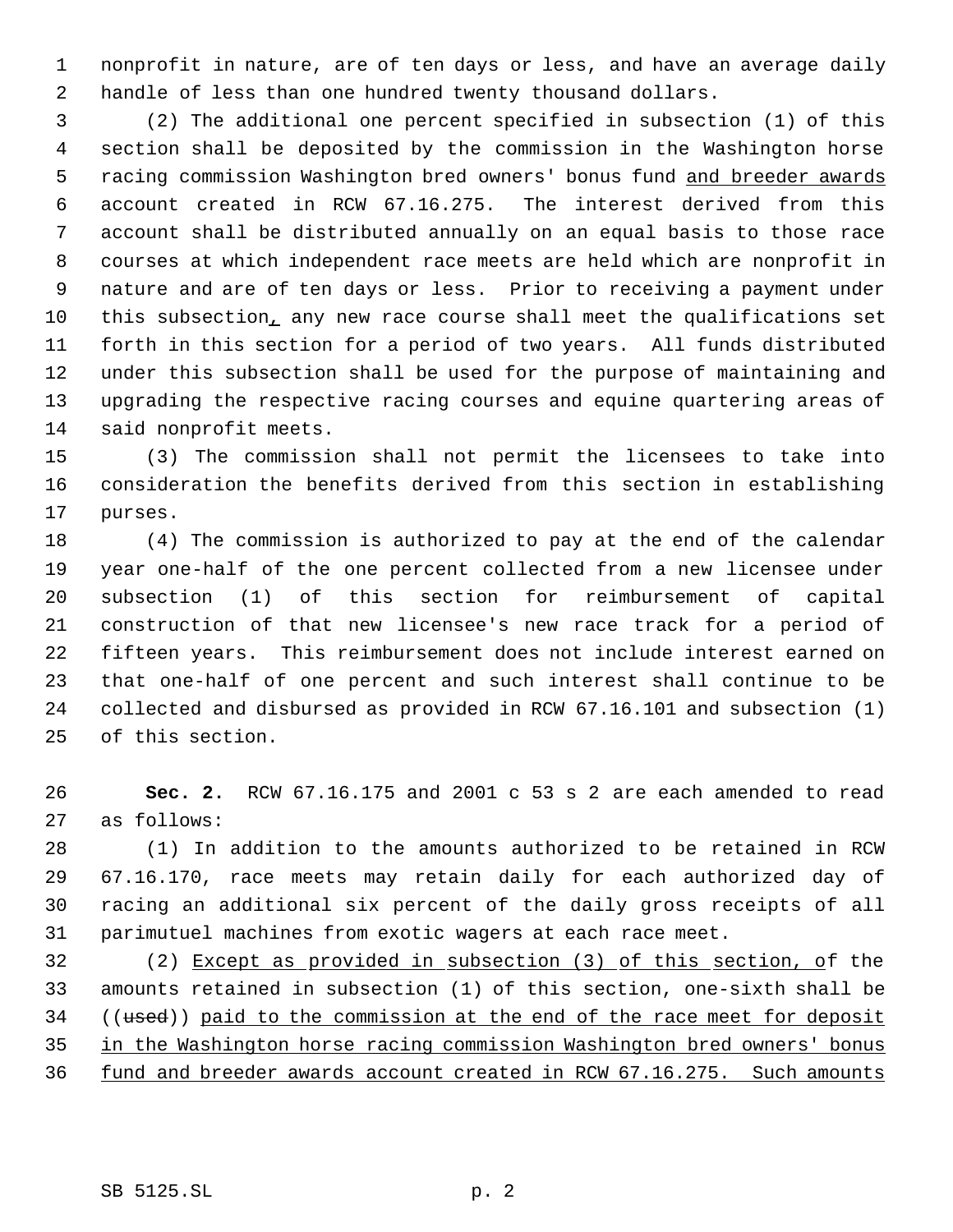1 shall be used by the commission for Washington bred breeder awards, in accordance with the rules and qualifications adopted by the commission.

 (3) Of the amounts retained for breeder awards under subsection (2) of this section, twenty-five percent shall be retained by a new licensee for reimbursement of capital construction of the new licensee's new race track for a period of fifteen years.

 (4) As used in this section, "exotic wagers" means any multiple wager. Exotic wagers are subject to approval of the commission.

 **Sec. 3.** RCW 67.16.275 and 2004 c 246 s 2 are each amended to read as follows:

 The Washington horse racing commission Washington bred owners' 12 bonus fund and breeder awards account is created in the custody of the state treasurer. All receipts collected by the commission under RCW 14 67.16.102(1) and 67.16.175(2) must be deposited into the account. Expenditures from the account may be used only as authorized in RCW 67.16.102 and 67.16.175. Only the secretary of the commission or the secretary's designee may authorize expenditures from the account. The account is subject to allotment procedures under chapter 43.88 RCW, but an appropriation is not required for expenditures.

 **Sec. 4.** RCW 43.79A.040 and 2008 c 239 s 9, 2008 c 208 s 9, 2008 c 128 s 20, and 2008 c 122 s 24 are each reenacted and amended to read as follows:

 (1) Money in the treasurer's trust fund may be deposited, invested, and reinvested by the state treasurer in accordance with RCW 43.84.080 in the same manner and to the same extent as if the money were in the state treasury.

 (2) All income received from investment of the treasurer's trust fund shall be set aside in an account in the treasury trust fund to be known as the investment income account.

 (3) The investment income account may be utilized for the payment of purchased banking services on behalf of treasurer's trust funds including, but not limited to, depository, safekeeping, and disbursement functions for the state treasurer or affected state agencies. The investment income account is subject in all respects to chapter 43.88 RCW, but no appropriation is required for payments to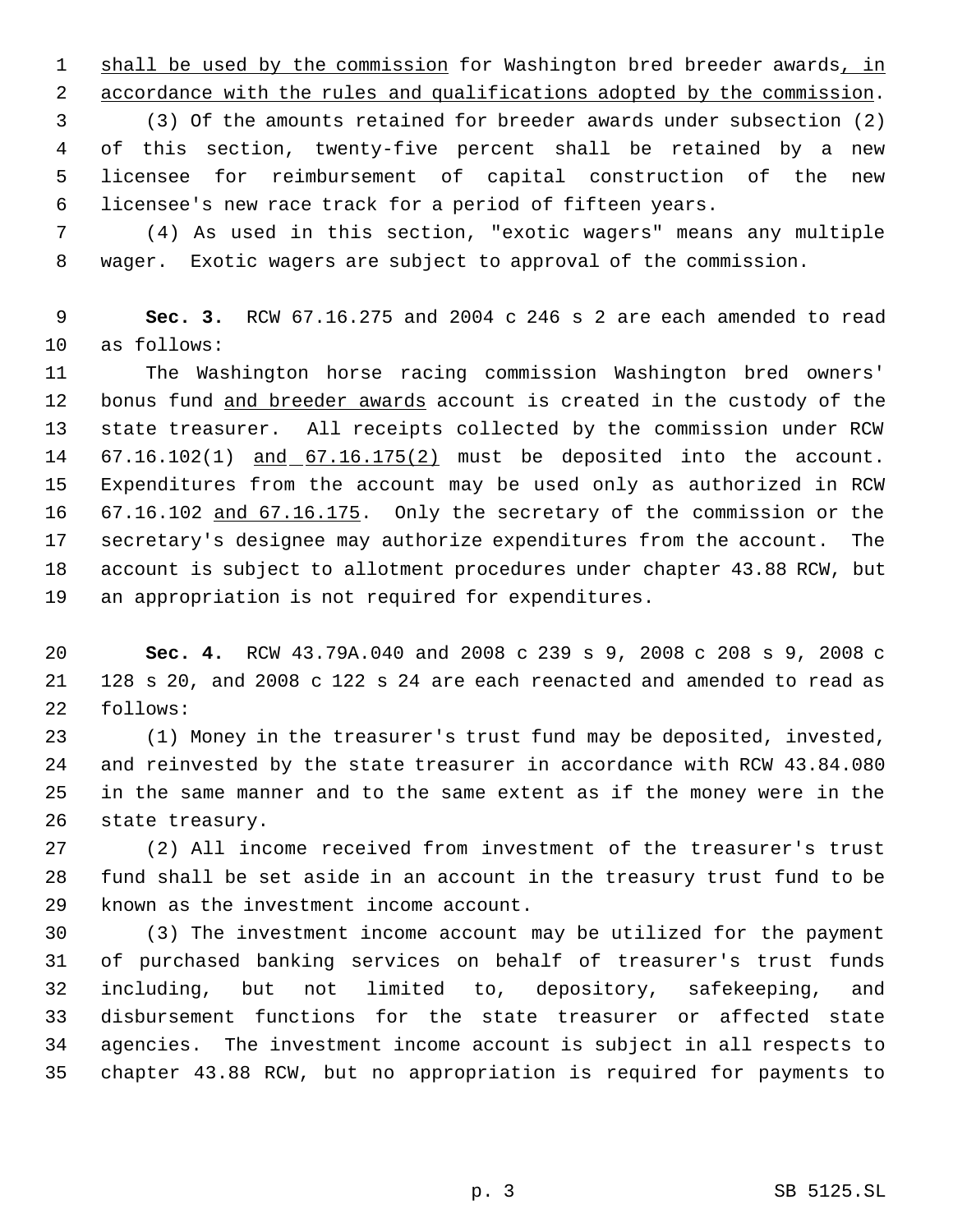financial institutions. Payments shall occur prior to distribution of earnings set forth in subsection (4) of this section.

 (4)(a) Monthly, the state treasurer shall distribute the earnings credited to the investment income account to the state general fund except under (b) and (c) of this subsection.

 (b) The following accounts and funds shall receive their proportionate share of earnings based upon each account's or fund's average daily balance for the period: The Washington promise scholarship account, the college savings program account, the Washington advanced college tuition payment program account, the agricultural local fund, the American Indian scholarship endowment fund, the foster care scholarship endowment fund, the foster care endowed scholarship trust fund, the students with dependents grant account, the basic health plan self-insurance reserve account, the contract harvesting revolving account, the Washington state combined fund drive account, the commemorative works account, the Washington international exchange scholarship endowment fund, the toll collection account, the developmental disabilities endowment trust fund, the energy account, the fair fund, the family leave insurance account, the food animal veterinarian conditional scholarship account, the fruit and vegetable inspection account, the future teachers conditional scholarship account, the game farm alternative account, the GET ready for math and science scholarship account, the grain inspection revolving fund, the juvenile accountability incentive account, the law enforcement officers' and firefighters' plan 2 expense fund, the local tourism promotion account, the pilotage account, the produce railcar pool account, the regional transportation investment district account, the rural rehabilitation account, the stadium and exhibition center account, the youth athletic facility account, the self-insurance revolving fund, the sulfur dioxide abatement account, the children's trust fund, the Washington horse racing commission Washington bred 32 owners' bonus fund and breeder awards account, the Washington horse racing commission class C purse fund account, the individual development account program account, the Washington horse racing commission operating account (earnings from the Washington horse racing commission operating account must be credited to the Washington horse racing commission class C purse fund account), the life sciences discovery fund, the Washington state heritage center account, the